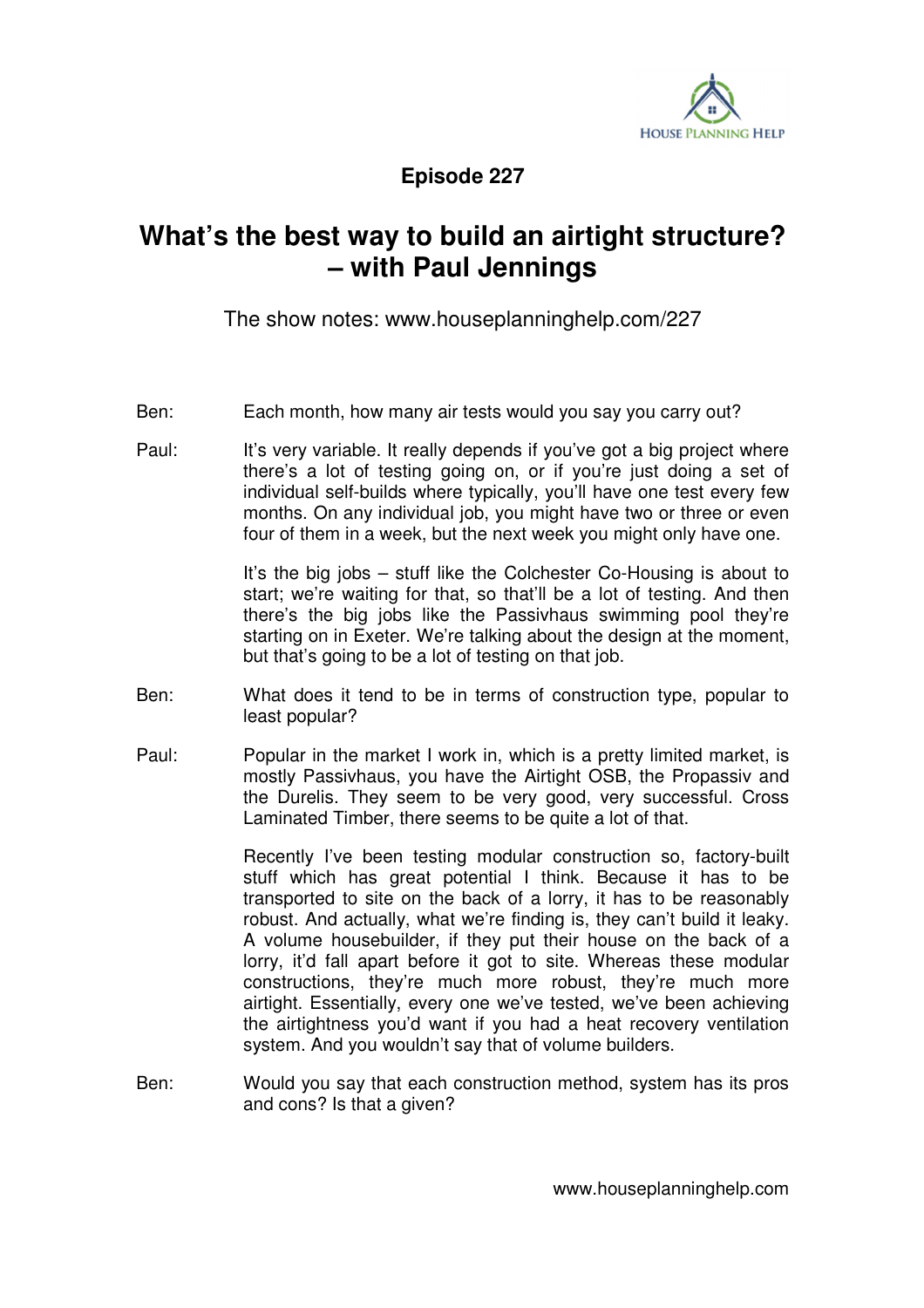

- Paul: Yes. But some of them have similar pros. The CLT has similar pros to the Airtight OSB boards.
- Ben: Let's work through some of these because having seen a number of builds going the whole way through and coming up to airtightness, we know that you can get to Passivhaus with any of these. But I'm starting to wonder whether some ways are better than others. Do you think that too?
- Paul: Some ways are easier than others.
- Ben: Maybe easier is what I'm after. Because they can all be achieved, so it'd be interesting to talk through the different build systems. Where would you like to start? What's the most logical one?
- Paul: The most recent really good one I had was a CLT bungalow, Cross Laminated Timber bungalow. That achieved less than point zero eight.
- Ben: What does that mean? What's the airtightness layer?
- Paul: The airtightness is essentially the timber. It's pressed together, glued together. I think this one had mostly eight laminations. And then it had a roof that was a sandwich panel. It had some lamination, some insulation, some more laminations on the top. And of course, they are big panels. They're much bigger than the standard two-point-four times one-point-two sheet of OSB or sheet of airtight OAB Propassiv or Durelis. So, there's less taping involved.
- Ben: And the tape is at all the major junctions?
- Paul: Yes.
- Ben: How does it get its strength then?
- Paul: The Cross Laminated Timber, it is strong. It's strong in of itself and it's screwed together for fixing them together. And the tape really is where the panels butt-up to each other, where you've got two roof panels spanning over several internal walls typically, but you'll be taping the joint between them, taping around the windows, obviously taping around things like sun pipes, if you've got them, ventilation ducts you're going to have – basically, once you tape to the timber, you've got airtightness.

 In the early days of Cross Laminated Timber, people would put a membrane on the outside. I'm starting to think that's not worth bothering with. It's unnecessary. You do need something because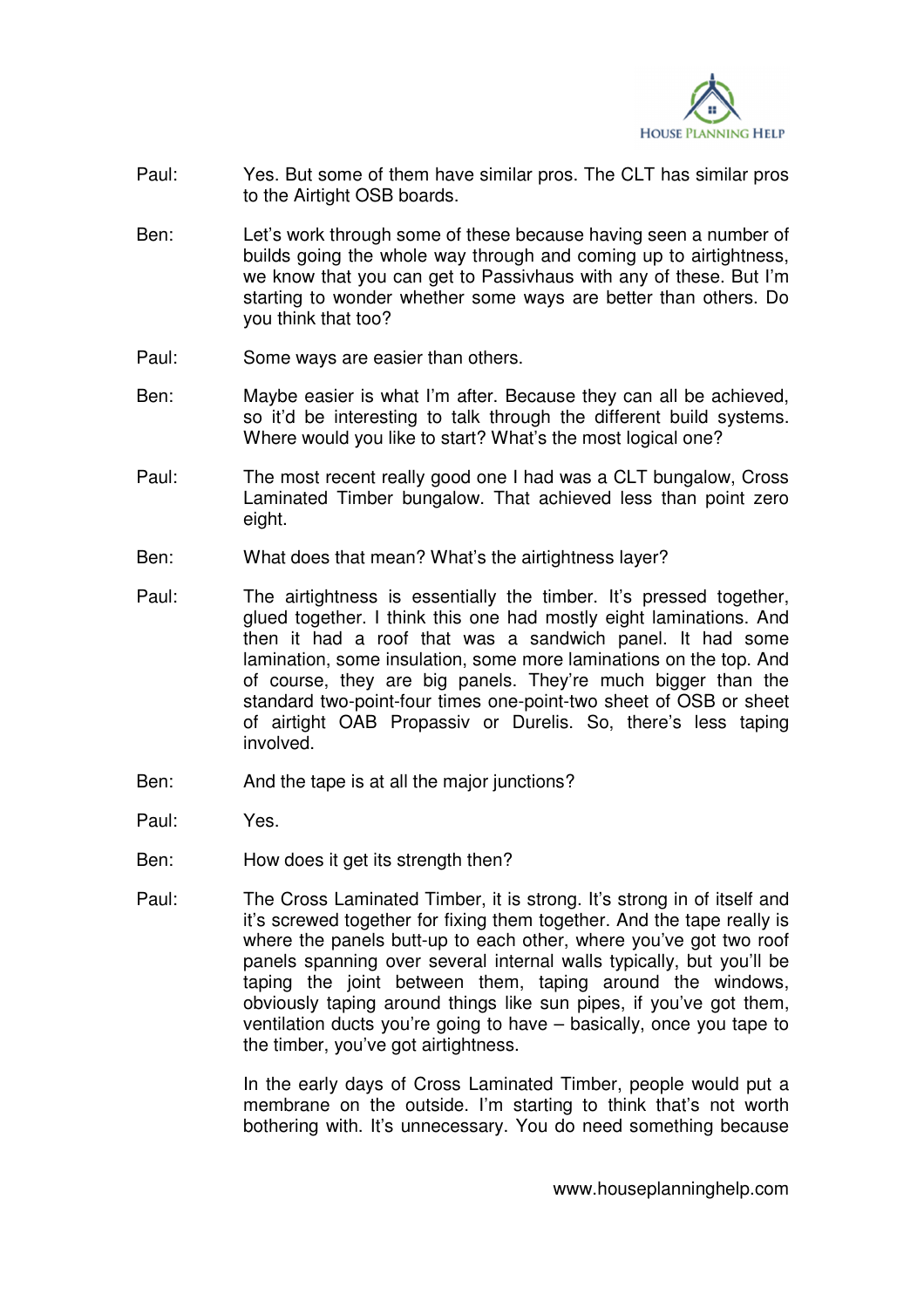

Cross Laminated Timber doesn't meet the insulation values so, you're going to have to insulate it either internally or externally, but the easy one seems to be to insulate it externally and make it airtight on the inside. And that's very airtight, even in a small bungalow which is often harder to achieve because the surface to volume is against you.

- Ben: I would always think of CLT in some ways to be specialist, but you're seeing more and more?
- Paul: Definitely seeing more. There does seem to be a flavour of the month. There are fashions in these things.
- Ben: I visited one the other day and was very impressed that it just gives you that nice feel as well. There's something very cosy about a CLT build. Obviously, you're going to decorate over the top of it and then you're not going to get that.
- Paul: A lot of them they don't. They're left with the exposed timber on the inside and it's beautiful. It's a natural feel. The only one that comes close to that, I think, is straw bale with a clay plaster inside. That again has a natural feel. But in that case, you'd normally paint it as well. But CLT is beautiful.

 Cost effective? It's getting more cost effective. People were importing them from Poland and places like that, which is the same as the windows we use by and large. Apparently, there is now a CLT factory in the UK; I don't know how that's getting on. We've heard that there was an attempt to do modular construction with CLT, at least a couple of attempts, which is suffering problems because of the weight of it, because it is heavy. So, if you've got to move it and align it, then you've got concerns about that.

 I haven't tested any of those yet. I've just quoted for doing some, so we'll see. It'd be nice to get that direct experience.

- Ben: I saw you on-site at one of Jae Cotterell's projects, Buckinghamshire Passivhaus, and that one there got an astounding zero-point-zero-seven air changes per hour at fifty pascals. That's using their PH15 system. Why does that work so well, in your humble opinion?
- Paul: Well, one it works because of what they're using. Fundamentally, they're using Airtight OSB. That's much easier than doing anything with membranes. That's a good thing because my involvement with earlier tests on them, they changed from using membranes in the roof to using the board in the roof. That's definitely helped them get better results.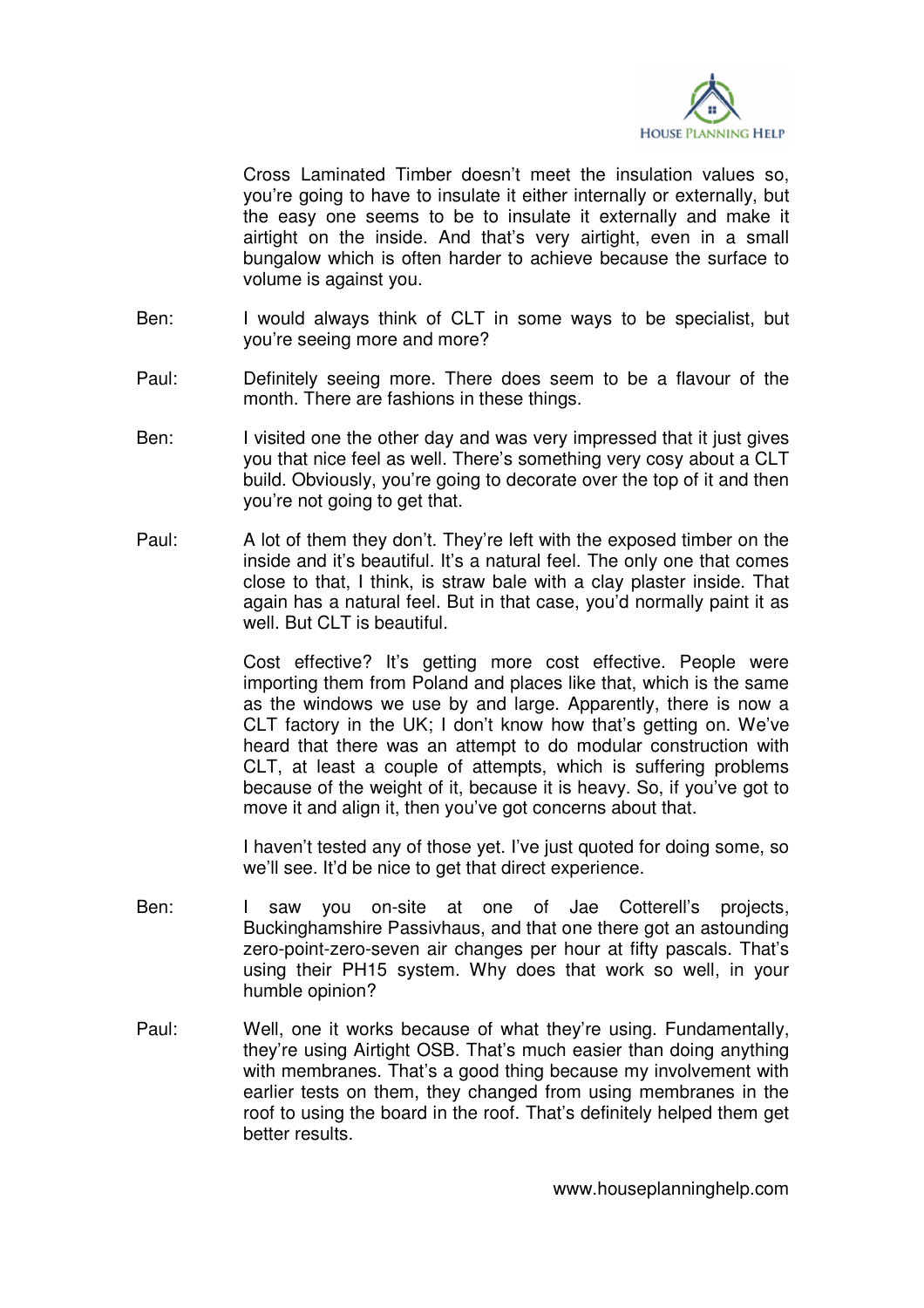

 Again, the main thing is because they've thought it through. The best, most important tool for airtightness is the brain, thinking, planning, preparing. Don't react on site. Don't change things at the last minute. They're building a Passivhaus school in south London and the contractor said, 'can't we do the airtightness on the inside?' To which the architect said, 'yes, you could. But you'd be in huge risk.' That sort of change at this stage in the project where you're out on the ground, you add risk. You really want to get your designing done early, get your planning done early and then don't mess with it. Because every time you change it, there will be unforeseen consequences. Usually those will be things that make your airtightness worse, or harder at least.

- Ben: And as we record this today, we've been doing something quite interesting which has been going to look at some airtightness taping and seeing how actually that could've been improved. So, how do we make sure on site that if we have got some taping that needs doing, that it's being done to the best possible degree that it can be?
- Paul: There's a question. First is choice of materials. The right manufacturer, the right tape. If you've got a big gap under a window that's sixty millimetres wide, don't try and do it with a fifty millimetre tape. Pick the tape that's wide enough for the gap.
- Ben: Should that gap not be filled with something else first? Is that what you mean by a gap?
- Paul: Yes, absolutely it should.

 The classic one is curtain walling where you have a bottom rail that's maybe a hundred millimetres off the floor with the curtain walling coming down on to it, and there's a big gap under it and noone's bothered with it. We've seen that a number of times. And even they've complained to the window supplier, 'your windows are leaking.' Well, you've got a hole across the bottom underneath it.

 The other sort of thing that happens is where people are putting in a floor that's incomplete. So, the final floor is going to be raised up but it isn't yet raised up. So, there's a gap that's going to get covered over. Sometimes it's going to get airtight sealed and then covered over, sometimes it's going to be covered over and not airtight sealed. We know which one we prefer for obvious reasons.

 The first thing is taping. Get the right sizes, get the design, think about it. Really there are two good brands for tape. That's the bottom line.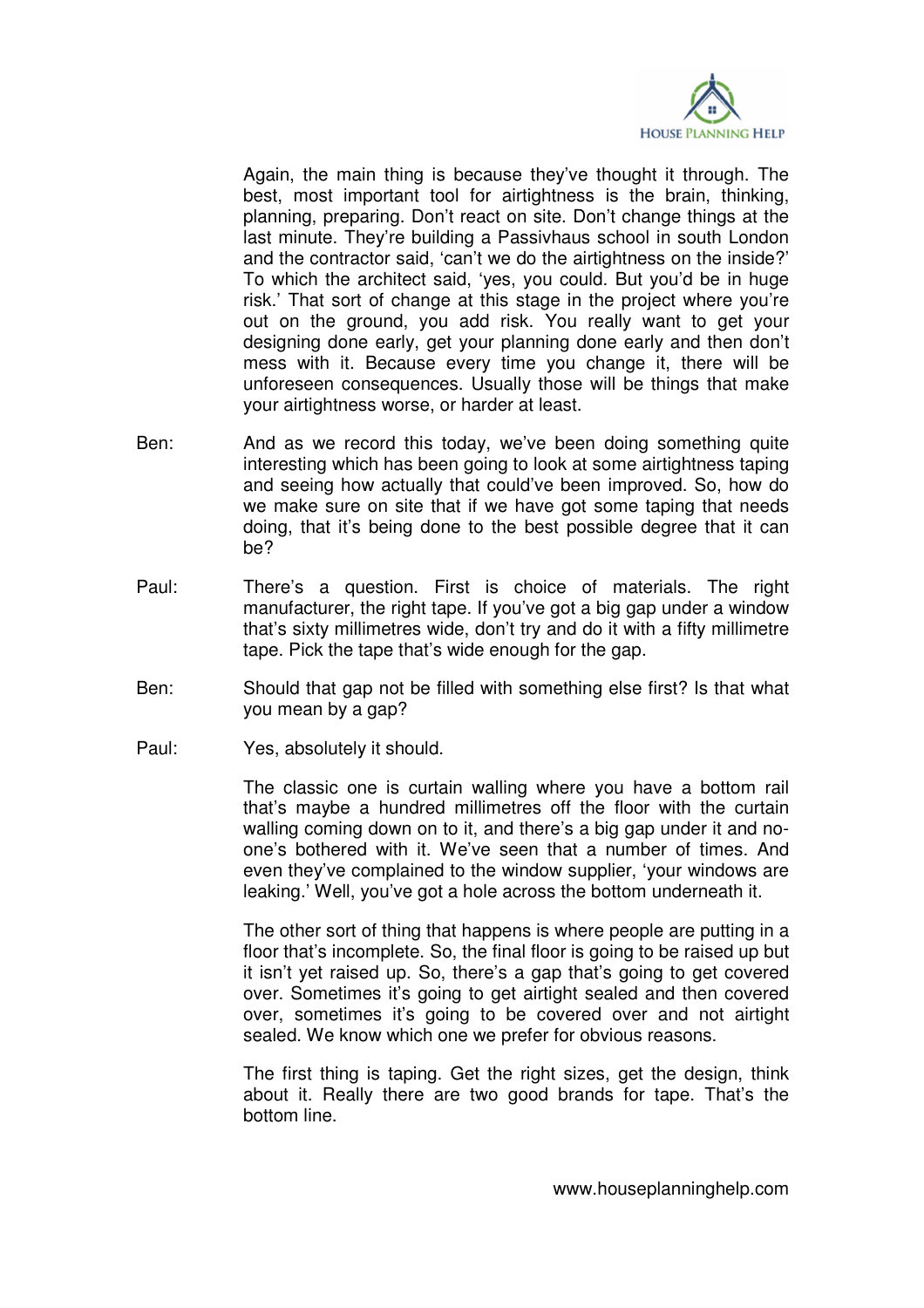

Ben: Will you tell us what those are?

Paul: There are two good brands, two best brands in the world. The SIGA brand, made in Switzerland, and the Pro Clima which is German, although I don't think it's actually made in Germany. Those are the best brands in the world for airtightness.

> They have a wide range, they continue to learn off each other and other people and develop new products and come up with new ideas. You can see something that SIGA have done one year, and next year Pro Clima have got an equivalent, and vice-versa. Because it's fair enough. People want to learn, people want to do better.

> SIGA tends to work on bigger projects with bigger contractors, Pro Clima is better at supporting smaller self-builders. But they're each trying to grow. The thing at the moment is the market is growing fast enough that there's room for them and for others as well. So, I don't think, I hope they're not cutting each other's throats.

> We work with both of them, we've had training with both of them and the main thing with either of them is the difference between a good tape correctly applied and any sort of tape badly applied or even a good tape badly applied is much bigger than the difference between the best tapes. The tiny difference between the best tapes versus the huge difference between a good and a bad installation.

- Ben: So, we're talking about training here with those specifics. Any quick tips before we get back to our different build methods?
- Paul: The first tip is clean surfaces. Tape onto dust will stick to the dust, it won't stick to the surface under the dust. So, you have to get rid of the dust. If it's a masonry surface, if it's concrete or if it's brick block work, generally you're going to need to prime that surface to get a good seal onto it. So, you're going to have to put on a liquid sealant which then goes off, then you can tape onto it.

 Don't try to apply tape in very long lengths. If you have very long lengths, you'll end up with bits of it dangling, bits of it sticking to itself, bits of it creasing and making it harder. If you have a bit of tape that you can have between your two hands extended, maybe one-point-two, one-point-four metres, that's a comfortable length and you should be able to install that correctly, neatly, tidily. I'm afraid I have a rule of thumb. If I look at a piece of taping and it looks c\*\*p, it usually is c\*\*p.

Ben: The visual check.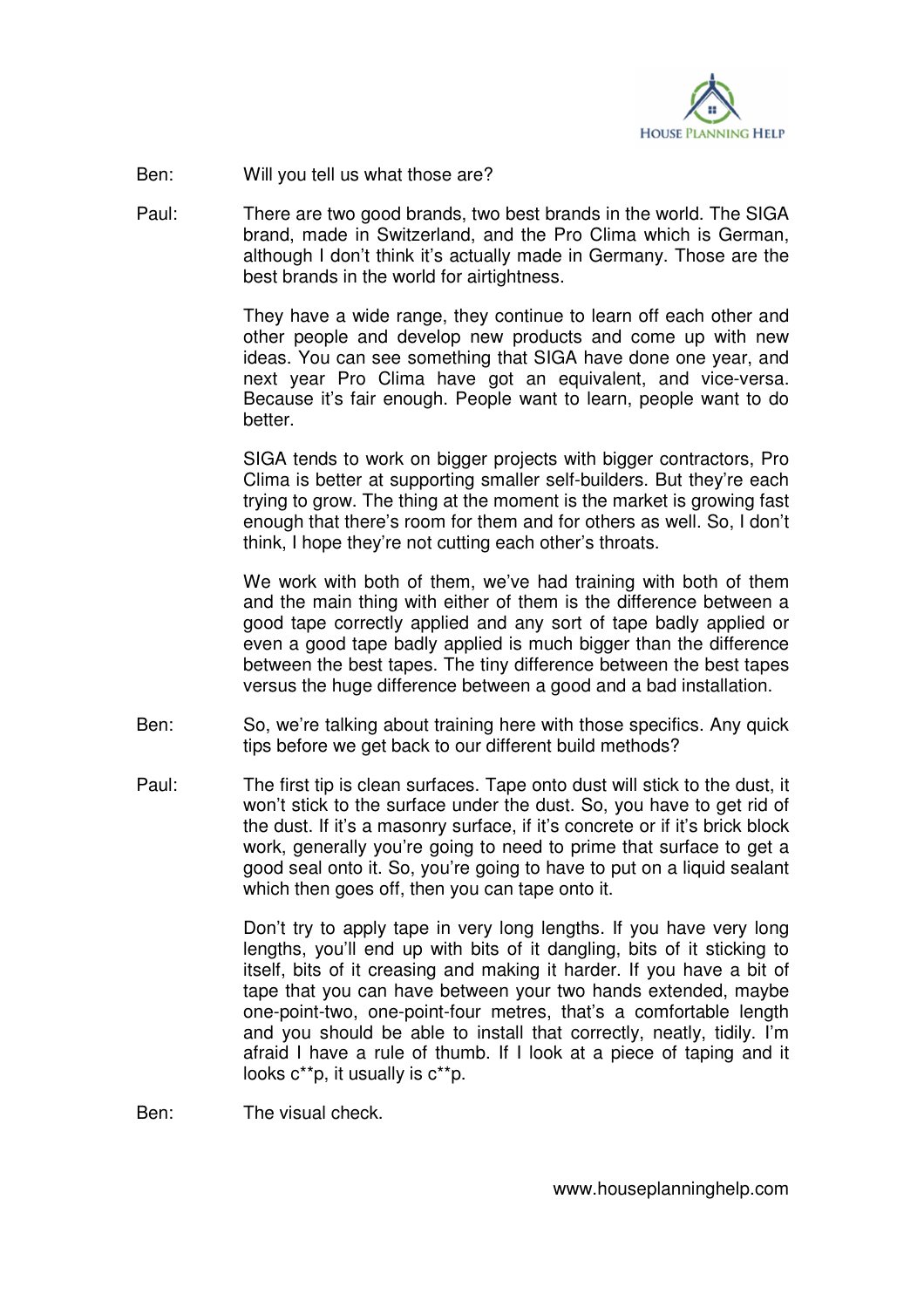

Paul: The visual check, yes.

 Stuff goes wrong, people have creases. The thing with creases is you have to go over them and make them work. One of the things we were doing today was saying, 'this tape's not well-adhered' and tearing it off. At that point, if the tape's coming off, you can't patch it up. You've got to pull it off and go over it again, literally back to the surface or if the tape comes off partially and delaminates, you're going back to that to seal over it.

- Ben: Getting back to our construction systems, any other timber ones that we need to mention? CLT, we talked a little bit about I-Beams and using Durelis Board.
- Paul: The other thing that people have tried to use is SIPS panels Structured Insulated Panel Systems – which have the potential to be very airtight. So far, I haven't seen anybody that's using the Airtight OSB as one of the faces of a SIPS panel system, because that's another way that would improve it.

 The key thing I always ask is, are you injecting your foam into a box you've made, in which case it will fill it, or are you cutting a piece of foam into a section of wood and then putting sides on it? Because that won't be as airtight. That's a key distinction between the types of SIPS panel which I want to know about.

 The other thing I've had with SIPS panels is they have to be taken care of. If SIPS panels get wet, especially if they get soaking wet, they're going to be a problem on site. They're going to take a long time to dry out. I've done tests before now where you suddenly discover it's getting worse. Why is it getting worse? Because the airtightness tape is coming off the SIPS panel because it's still wet.

- Ben: Anything else to think about with SIPS panels? Pros and cons?
- Paul: We've had very good results with SIPS panels. If you're using SIPS in a sloping roof, trying to align them precisely, trying to get them so you have a ridge that looks consistent at the same line, I've seen people have problems with that.

 The other thing with anything like this, they're not particularly heavy, SIPS panels, but any time you're lifting, you've got to be safe.

Ben: That's SIPS. Shall we talk about masonry for a bit? That's what my build has been, and it's been fascinating to see how it's come together. I guess this probably applies to all methods as well: the simplicity helps a lot, doesn't it? If you've got a simple form then you've a better chance for your airtightness.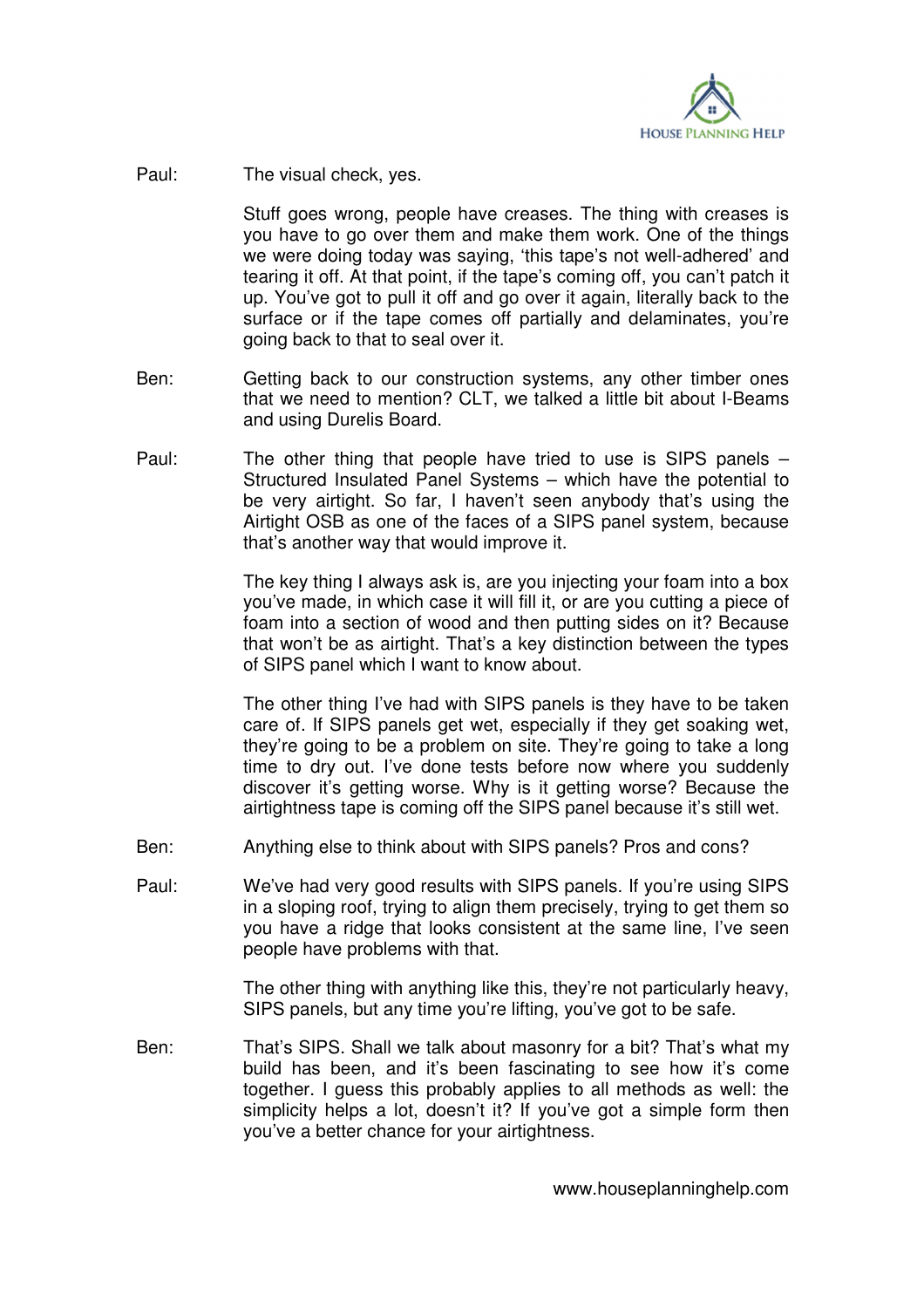

Paul: That's one of the arguments that the Green Building Store did with their demonstration passivhaus up there is that you want systems that normal builders are used to building. Yes, it's got a wide cavity because it needs more insulation, but literally everything else can be sourced from a normal builders' merchants. The Denby Dale Passivhaus, a great example, nice house.

> I tend to think that any house that's got a cavity in, any masonry or indeed any other construction with a cavity in, is a weakness for airtightness. Because if air can move laterally, it can get around things, can leak where you don't expect it to. So, these days I much prefer a masonry build that's a masonry wall, ideally wet plaster for airtightness on the inside but it might be a parge coat and then dot and dab over it, and the insulation on the outside and render or rain screen or whatever it is. That's much more robust for airtightness. Because at that point, you have to have a continuous hole from the inside to the outside. You can't have a hole through the inner leaf, then air moving in which way it likes in a cavity and then coming out somewhere else. It's more robust for airtightness.

> It's why a lot of our older, late Victorian, early twentieth century houses are much better for airtightness, much more robust, than the stuff built with plasterboard in the sixties, seventies onwards. And they're much easier to fix. If you've got a wet plaster system, you can deal with it. If you've got a plasterboard house, a lot of the time you need to knock it down.

> Another thing about masonry builds, people say they've got a masonry build but almost every masonry build has a timber frame roof. So, they've got timber frame in it anyway and they've got to deal with that. So, in a sense, as soon as you've gone to a masonry build, you've doubled the number of built forms you've got in your house.

- Ben: That's what I was going to say. If you think about the PH15 system that uses the green racking board, then that shows you the airtightness. This is one of the things on my own build  $-$  it was fascinating to see because you've just got to know in your head where is the airtightness line going, but it goes from the plaster, up to a membrane, then around and then to the slab on the bottom or whatever it might be. So, there's that aspect too that does everyone know where the airtightness is and are they protecting that?
- Paul: Yes. The more complicated a build is, the harder it is, always. Look at some of the big shopping centres and you look at the complexity of the number of changes of direction, the roofs, all the rest of it.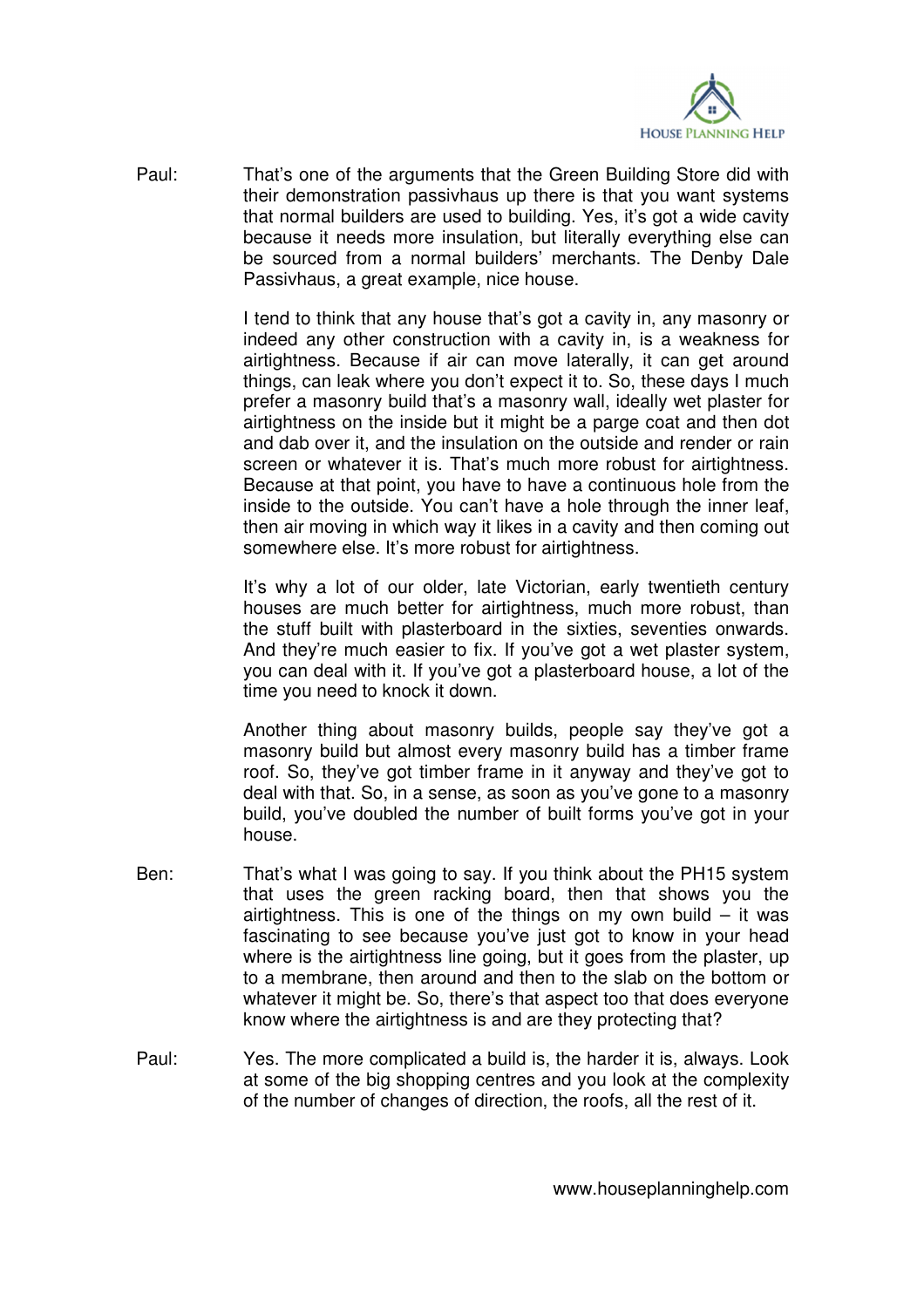

 Just looking at the proposed Exeter Passivhaus swimming pool, I think we had twenty-two different roof details. Some of them will be a hundred metres long, but there's lots and lots of different ones. And the scope for people on site getting confused, doing the wrong thing, not checking stuff properly, it's enormous.

 Talking about the Pro Clima products, we have the Vana tape, which is the dark blue tape, and then we have the Profil tape, which is the light blue tape, and the key difference is the Profil has a split back so, you can typically apply it around windows so you can get a small, thin part onto the frame which will be hidden by plasterboard, and then you use the rest of the tape onto the wall. But we've even had jobs where people are using Profil everywhere. It's harder to use and it's more expensive than the Vana tape, but they have only one tape because then you can't use the wrong tape.

- Ben: Let's move on to modular construction and your thoughts on that. You'd mentioned you'd done a few and I actually didn't think this was something we did much in the UK.
- Paul: Well, we don't, but there's a lot of people trying to develop it. It's a response to the need to build a lot of houses, a lot of dwellings quickly. Factory construction avoids a lot of the issues of on-site construction, less of an issue with the weather, less of an issue with shortage of trades, less of an issue with all of our people on-site going back to eastern Europe because of Brexit.

 But at the moment, they're all in development, as far as I know. I've not seen one that anybody's built large numbers of yet. I was testing some last week and they're saying they've got orders for forty, which is a great start. It would be good to get the prototype sorted first but this is the modern world. You sell it before you finish it. But they were all getting under one air permeability, one-and-ahalf air changes. So, they're basically building to standard, they're meeting what we'd like to see for an MVHR system. And this is a prototype and we know that they can get it better. They've improved it noticeably just me working with them for a day on their prototype. So, it made quite a big difference. And working with them again to make it more robust for volume production.

 Not all of them, but some of them are talking about modules coming off the production line every fifteen seconds. Huge numbers. Some of it undoubtedly is pie in the sky and will never happen, but on the other hand, there's great potential there.

 The other thing is, you can't build it as bad as you can build a new house. A modular construction is going to be craned onto a lorry,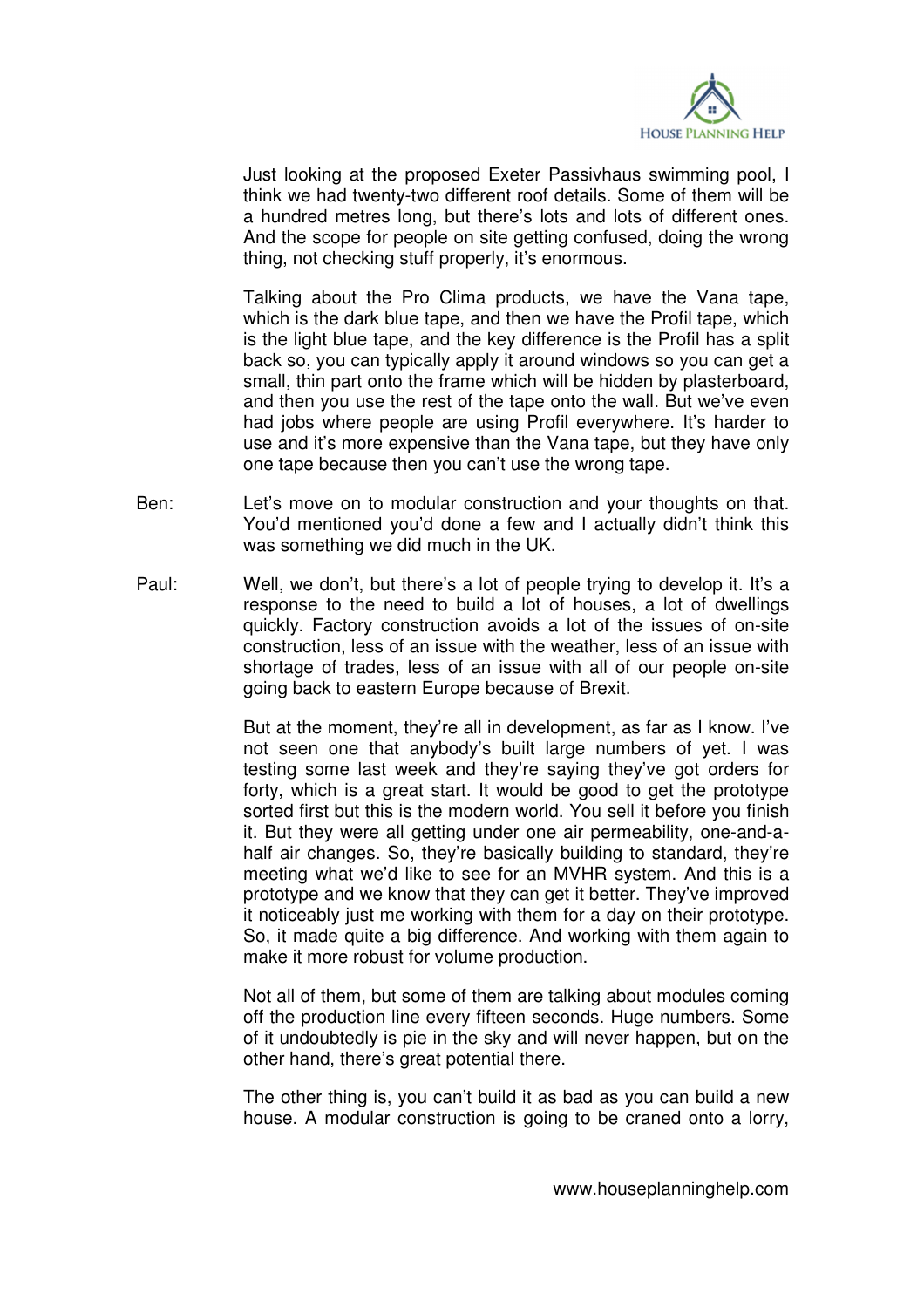

taken to site and craned off again. In order for that to work, it has to be fairly robust. It has to be fairly airtight. You have bits of flapping material on a module that's being driven down the motorway at sixty miles an hour, by the time it gets to the end, they won't be flapping. they'll be gone. You will seriously damage it.

 If a volume builder built something on the back of a lorry and drove it down the motorway, it wouldn't be there at the end of the journey. Because they just do not do the quality, the robustness. I hadn't appreciated it quite so clearly that modular construction can't be built as badly as volume construction. It just can't be done because it won't survive the trip on the back of the lorry.

- Ben: Where do you think we're going? Is it still just a mixture of all of these different build methods or are there trends?
- Paul: There's definitely progress and trends. One is membranes are losing out to the Airtight OSB, and for refurbishment particularly, to the blowerproof paint on airtightness. So, membranes are a smaller part of the market than they used to be. But of course, at the same time, the refurbishment market is a bigger market than the new build market. We need to tackle refurbishment and we need to tackle it better. And we're not. We're learning lessons but really we're taking our time over getting it and I don't think we can afford that time.
- Ben: What about affordability then? Are any of these approaches better from that perspective? Unfortunately, we all have to think of our pockets.
- Paul: The key thing a lot of the time is still the land. It's very hard to find plots. We're seeing some interest with people who own land doing community land trusts. So, you take the land out of the equation. That has the potential to provide truly affordable housing.

 In Gloucestershire, Warwickshire and places like that, if you take the land out of the equation, then maybe you can build houses that nurses can afford to live in, policemen can afford to live in, teachers can afford to live in, which often they can't otherwise, or to a very low standard, very small.

 And in terms of the construction methods, a lot of the things, one of the big advantages with the module is time on site. Because time is money. So, if you can do modular construction, take it to site, you're less subject to weather delays and you can build it faster, just every week you're on site there's a cost. If you're a contractor, if you're supervising construction, you've got site cabins, site toilets, you've